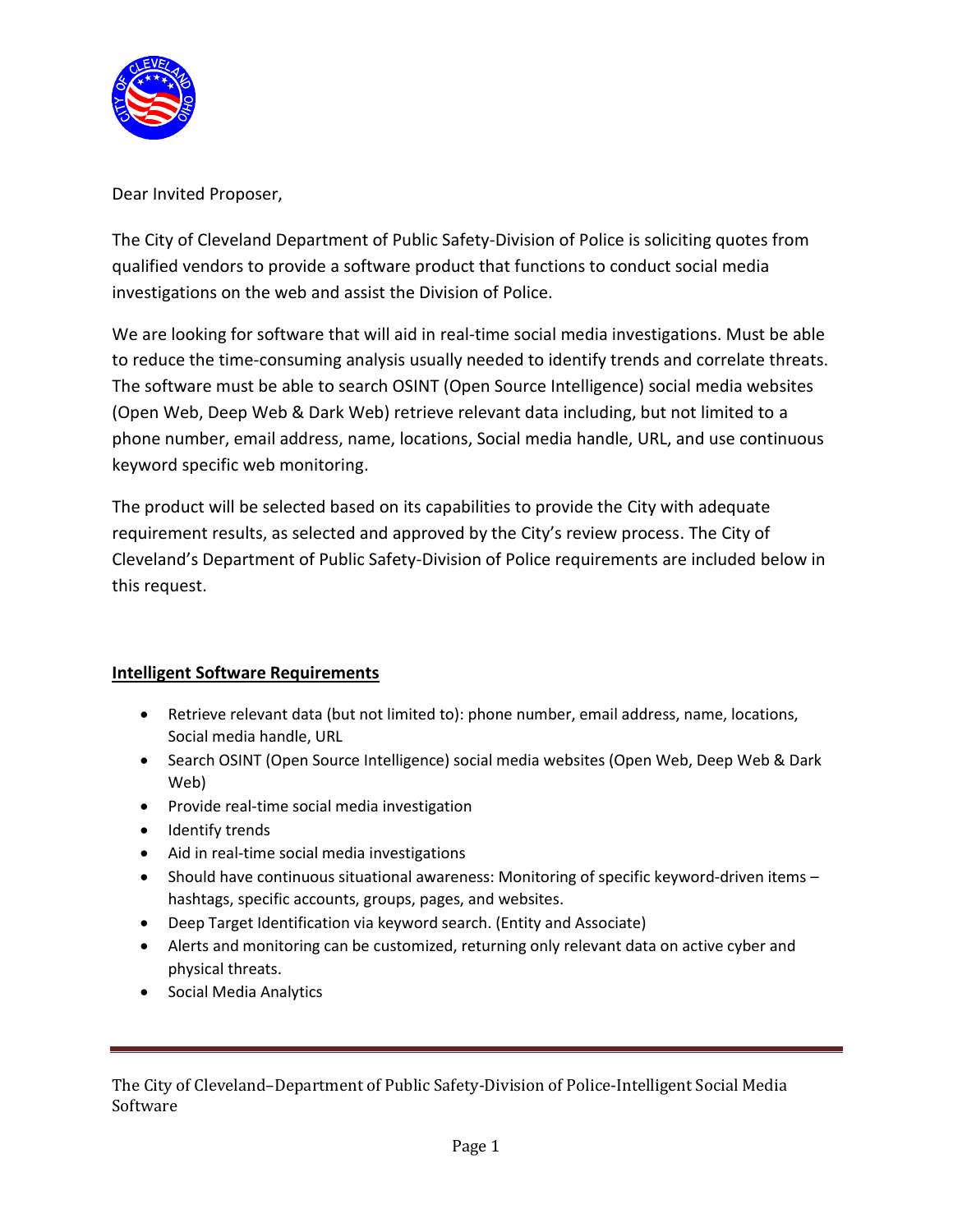

## **Fee Structure**

| <b>Requirements</b>                                 | <b>Description</b> | <u>Cost</u> |
|-----------------------------------------------------|--------------------|-------------|
| Unit price for licensing usage                      |                    |             |
| Software maintenance cost                           |                    |             |
| Technical support cost                              |                    |             |
| Any/all implementation cost, if any                 |                    |             |
| Possible training cost (online, or/versus in place) |                    |             |

*Please note, in the quote, if your product is available through any government sourcing agreement at the federal, state or local agency levels. Include that GSA number.* 

## **Submission Content**

- Company Profile
- Full range of products and/or services
- Company or product experience with government agencies/municipalities
- Product in question development/release history

#### **Vendor Questions**

Interested parties may submit questions about this Request for Quotes (RFQ) to [HJackson3@clevelandohio.gov.](mailto:HJackson3@clevelandohio.gov) Responses will be returned within 48 hours. The last day to submit questions is *Monday, December 20, 2021 5:00 PM (EST),* end of the business.

# **RFQ Meeting**

The City will host a Teams Conference Call on Wednesday, December 15, 2021 @2:00 P.M. (EST) to entertain questions regarding the RFQ. Below is the link to join the meeting **[Click here to join the meeting](https://teams.microsoft.com/l/meetup-join/19%3ameeting_MmRlMDA5NGEtNGJiZS00NGRlLWFlMWUtNDEzM2E2YTJhNGNi%40thread.v2/0?context=%7b%22Tid%22%3a%2276e2f963-8a1d-45bf-8e06-87a368508b40%22%2c%22Oid%22%3a%22be8b7147-26de-4993-be1d-b08466f479c4%22%7d)**

#### **Submission Deadline**

Each Proposer shall submit their completed quote by email not later than *Friday, January 7, 2022 5:00 PM (EST)* to [HJackson3@clevelandohio.gov.](mailto:HJackson3@clevelandohio.gov)

Quotes will not be accepted after the deadline unless the Division extends the deadline by a written addendum.

The City of Cleveland–Department of Public Safety-Division of Police-Intelligent Social Media Software